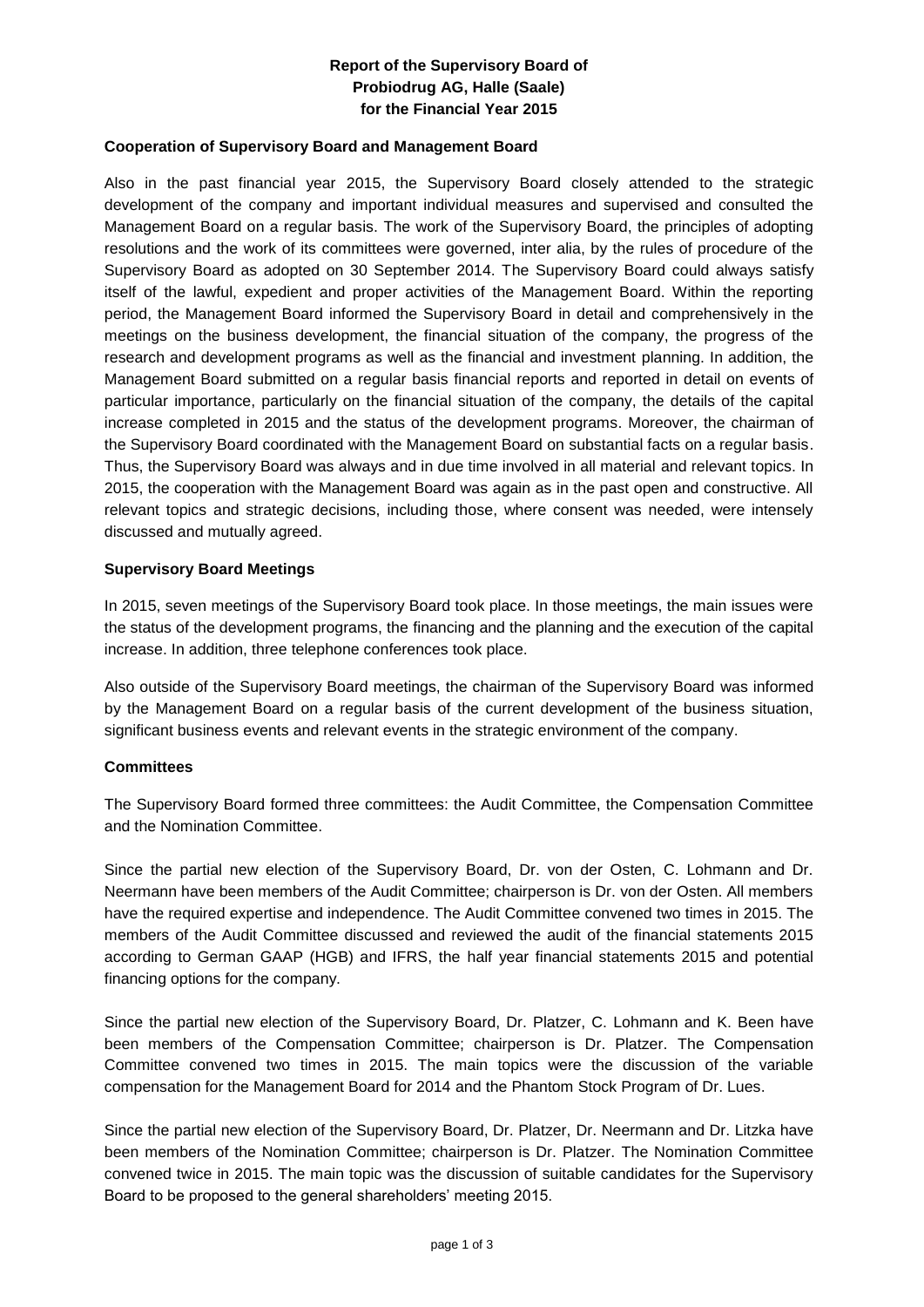The committees reported their activities to the entire Supervisory Board.

## **Audit of the Annual Financial Statements**

The Supervisory Board reviewed the annual financial statements and the management report of the company for the financial year 2015. The auditor elected by the general shareholders' meeting on 10 June 2015 for the financial year 2015, KPMG AG Wirtschaftsprüfungsgesellschaft, audited the annual financial statements including the accounting as well as the management report and issued an unqualified audit opinion.

The documents that had been audited and the audit reports of the auditor were delivered to each member of the Supervisory Board. The auditor attended the meeting of the Supervisory Board on March 3rd, 2016 where the annual financial statements were determined and reported on the material findings of his audit. Here the auditor also performed an audit of the risk monitoring system. The conclusion of the audit was, that the Management Board has taken all suitable measures according to Section 91 (2) of the AktG, and that the risk monitoring system is capable of recognized in due course developments that may impair the ability of the company to continue as a going concern.

The Supervisory Board took note of, and gave its consent to, the report of KPMG as auditor of the company. The result of the review of the annual financial statements by the Supervisory Board fully corresponds with the result of the audit by the auditor. The Audit Committee has discussed the annual financial statements in a detailed manner and proposed, that the Supervisory Board shall approve the annual financial statements of Probiodrug AG prepared by the Management Board. The Supervisory Board does not see any reason for raising any objections against the Management Board and the submitted annual financial statements.

In the meeting of March 03, 2016, the Supervisory Board approved the annual financial statements of Probiodrug AG prepared by the Management Board. The annual financial statements are thus determined.

#### **Corporate Governance and Declaration of Conformity**

Also within the reporting year 2015, the members of the Supervisory Board devoted themselves again to the German Corporate Governance Code The Management Board and the Supervisory Board issued a declaration of conformity pursuant to section 161 AktG (*Aktiengesetz* - German Stock Corporation Act) which is available on the website of Probiodrug AG. In addition, in its corporate governance report, the Management Board concurrently reports on the corporate governance of Probiodrug also on behalf of the Supervisory Board.

#### **Changes in the Composition of the Supervisory Board and the Management Board**

During the reporting period, there have been two changes on the Supervisory Board. Dr. Birner and Prof. Dr. Frank did not apply for another term. Therefore, since June 10, 2015, they are no longer members of the Supervisory Board of Probiodrug. The Supervisory Board thanks Prof. Dr. Frank and